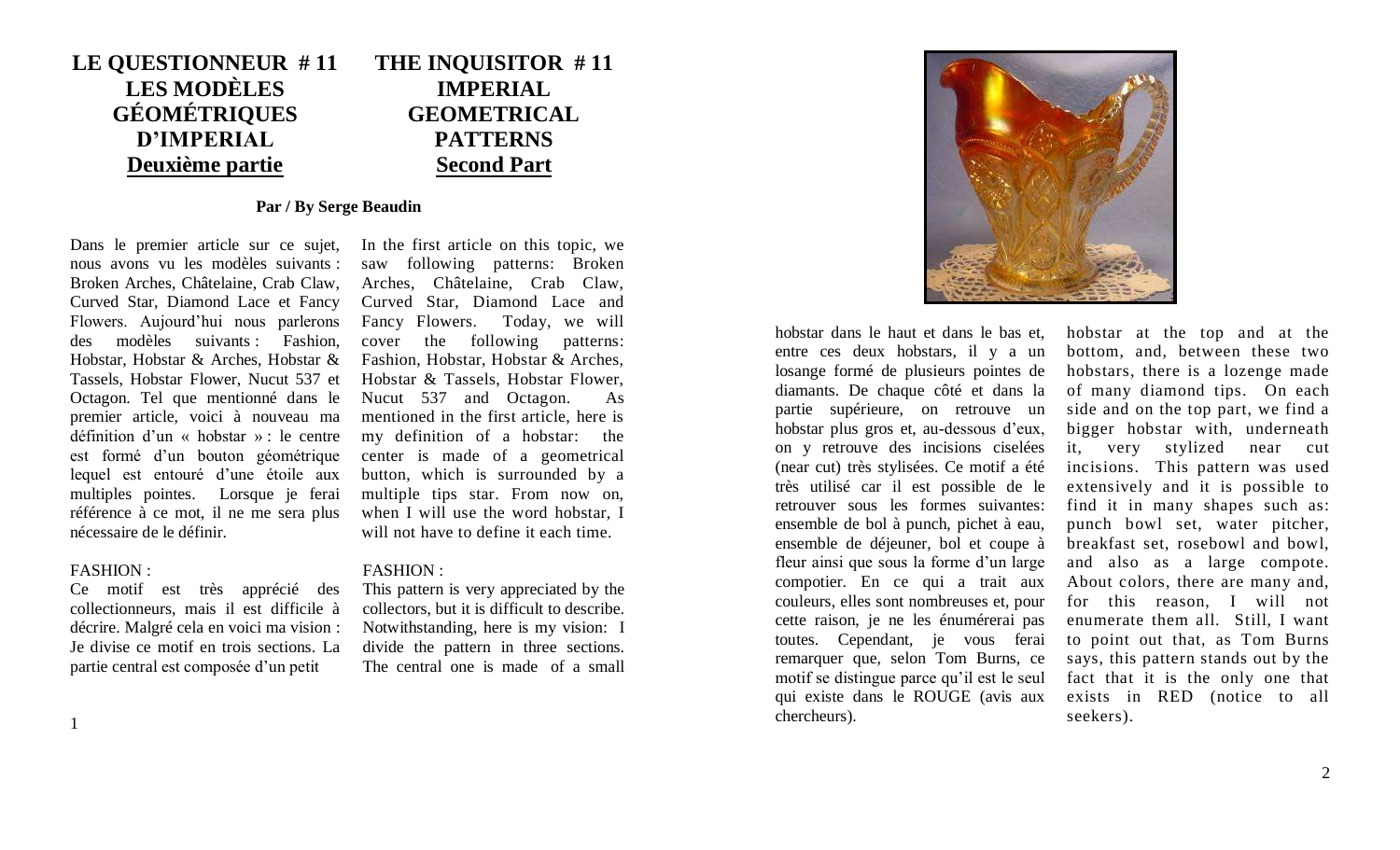REMARQUE : Les quatre prochains motifs sont des versions différentes avec le motif principal (hobstar).

# HOBSTAR : HOBSTAR :

Le hobstar est ici enfermé dans une incision ovale. Ce motif existe dans les formes suivantes : bol, ensemble de table, jarre à biscuits, jarre couverte à lait, ensemble de bol à punch, compotier, le bol de la mariée (« bride's bowl »). Tom Burns fait également mention d'un bol qu'il appelle « pickle castor »… Ces motifs se retrouvent avec plusieurs couleurs d'Impérial.

HOBSTAR & ARCHES : HOBSTAR & ARCHES :

Il semble que les modèles deviennent de plus en plus difficiles à expliquer. Voyons comment je vais m'en sortir avec celui-ci. Le hobstar est dans la partie supérieure du bol et est enfermé dans une incision arquée. Puis, au-dessous de cet hobstar et à l'intérieur de l'arche, on retrouve une

 $-1 - 5 = 0.44$ 

REMARK: The next four patterns are miscellaneous versions of the main hobstar pattern.

The hobstar is enclosed here in an oval near cut incision. This pattern exists in the following shapes: bowl, table set, cookie jar, covered milk jar, punch bowl set, compote, bride's bowl. Tom Burns also mentions a bowl that he calls «pickle castor »... These patterns are found in many of the Imperial Glass base colors.

It seems that the patterns become more difficult to explain. Let's see how I will manage to explain this one. The hobstar is in the upper part of the bowl, and is enclosed by a curved incision. Then, below this hobstar and in the inside of the curve, we can see a combination of



four hobstars along with four lozenges placed to form another lozenge. The shapes that are known are: 8 or 9½ inch bowls, and also 11 or 12 inch bowls that are used with a base as a fruit bowl (do not confuse with punch bowl). We also find this type of base on the Long Hobstar pattern as well as on the Imperial Royal punch bowl.

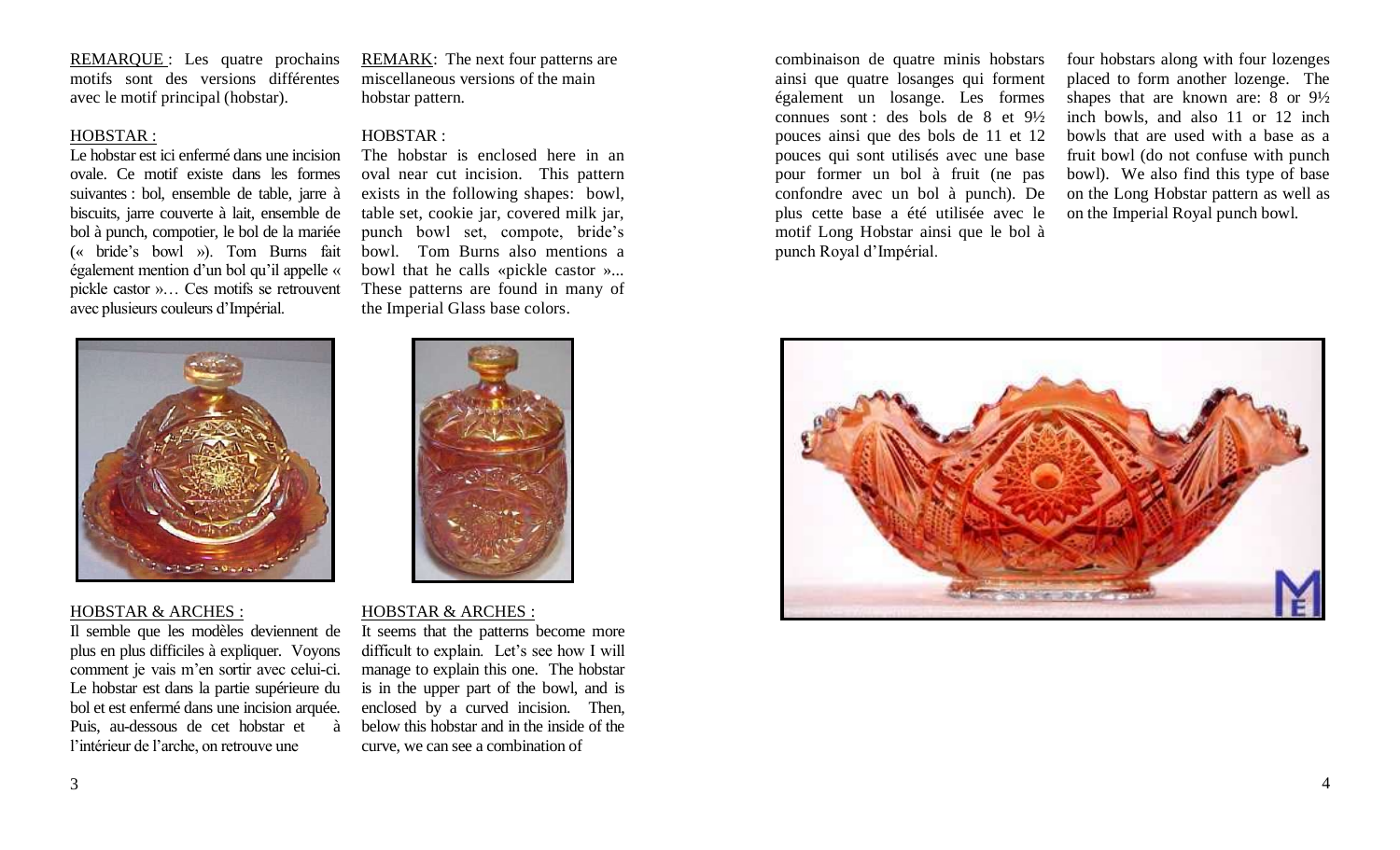### HOBSTAR & TASSELS : HOBSTAR & TASSELS :

Le motif hobstar est utilisé sur l'extérieur du bols (7 ou 9 pouces), tandis que le motif intérieur est tantôt uni, tantôt Scroll Embossed. Les quatre hobstars sont encerclés par une ligne en dents de scie (en anglais, on utilise les expressions sawtooth, swirling, zipper like, tassels) dont l'extrémité est formée de cinq incisions. L'ensemble de cette ligne est formée de (S). Il est à remarquer que seules les couleurs pourpre, vert hélios et sarcelle sont utilisées pour ce motif. Il n'y a pas de pièces connues de couleur orangé.

The hobstar pattern is used on the exterior of a bowl (7 or 9 inches), while the interior pattern is either plain or Scroll Embossed pattern. The four hobstars are circled by a sawtooth line (we also use the expression swirling, zipper like, tassels) which has five incisions at the end. The whole line is curved in an (S). You should notice that the only colors known for this pattern are purple, helios green and teal. There is no shape known in marigold.



Cette variante est utilisée seulement pour un compotier et on le retrouve en orange, pourpre, vert hélios et vert émeraude. Des hobstars entourent le compotier dans sa partie supérieure près du bord.

### HOBSTAR FLOWER : HOBSTAR FLOWER :

This variant is used only for compotes. We find it in marigold, purple, helios green and emerald green. Many hobstars surround the compote in its upper part, close to the edge.